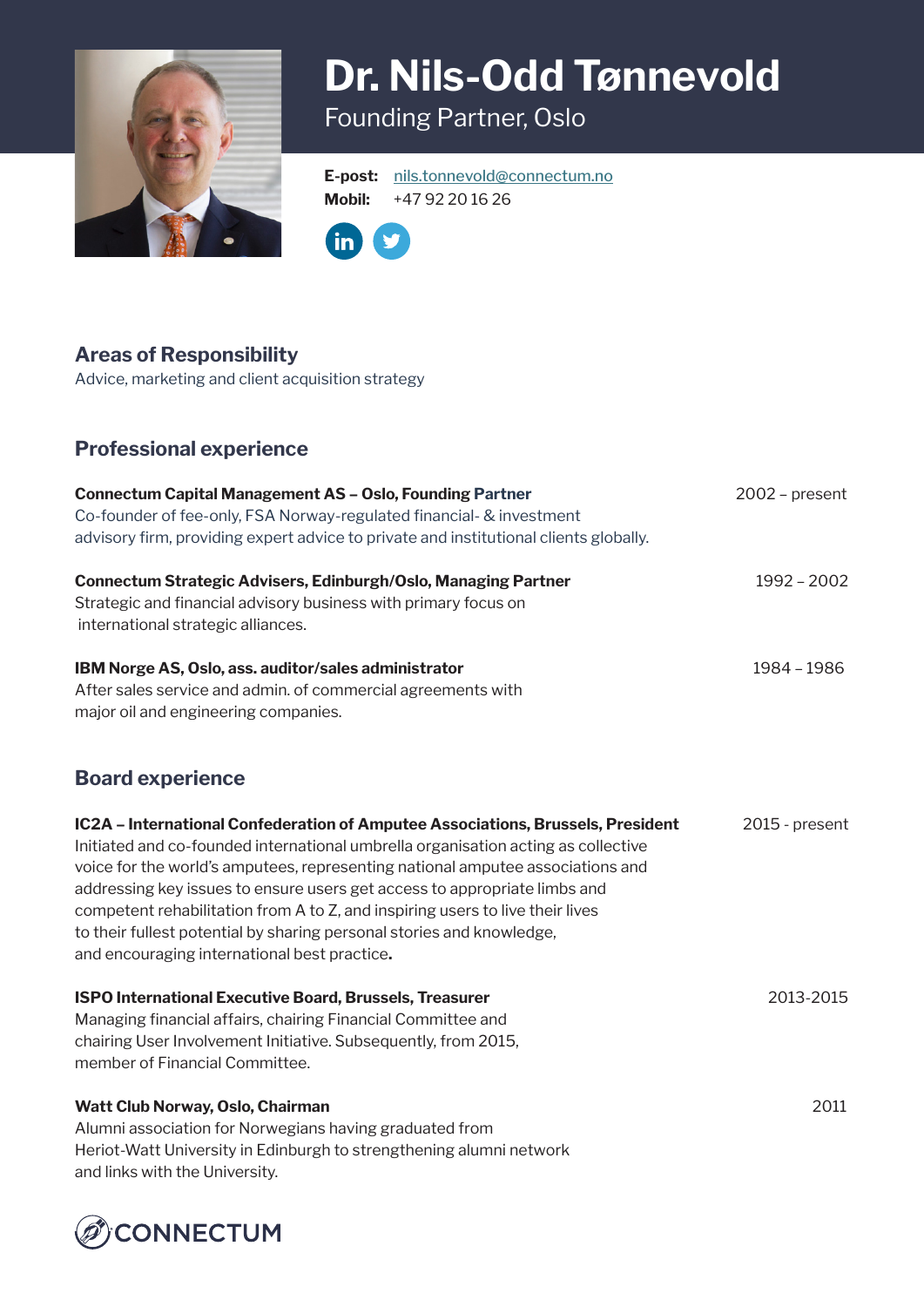

## **Dr. Nils-Odd Tønnevold** Founding Partner, Oslo

**E-post:** [nils.tonnevold@connectum.no](mailto:nils.tonnevold%40connectum.no?subject=) **Mobil:** +47 92 20 16 26



**Momentum – The Norwegian Limbless Association, Oslo, Chairman** 1996 - 2017 Co-founded national amputee association inspiring amputees to be the best they are capable of. Persuaded HRH Princess Märtha Louise and the Minister of Health to open game changing photo exhibition of happy amputees and achieved national media attention. **Scottish Norwegian Business Forum, Edinburgh, Chairman** 1995 - 1999 Chamber of commerce for strengthening Scottish-Norwegian business. Persuaded Widerøes Airways to start operating a daily, direct, scheduled air service between Aberdeen and Stavanger through active lobbying via diplomatic and business network. **Education Heriot-Watt University, Honorary Doctorate in Finance (Dr h c)** 2011 Awarded in recognition of outstanding entrepreneurial achievement and leadership in the field of investment management and for philanthropic work as an inspirational role model for individuals overcoming disability. **Strathclyde University, Glasgow, (MBA)** 1990 - 1991 Focus on internationalisation, international strategy and research. Second best in year, Second best Master's Thesis "Criteria for success and failure in exporting". **Heriot-Watt University, Edinburgh, Siviløkonom (BA Honours with Distinction)** 1986 - 1990 Focus on strategy, business development, marketing, market research, finance and leadership. Among top ten performers (2.1), special accolade for the University's best Honours Dissertation. **Dahlske School, Grimstad, Examen Artium** (upper secondary) 1978 - 1981